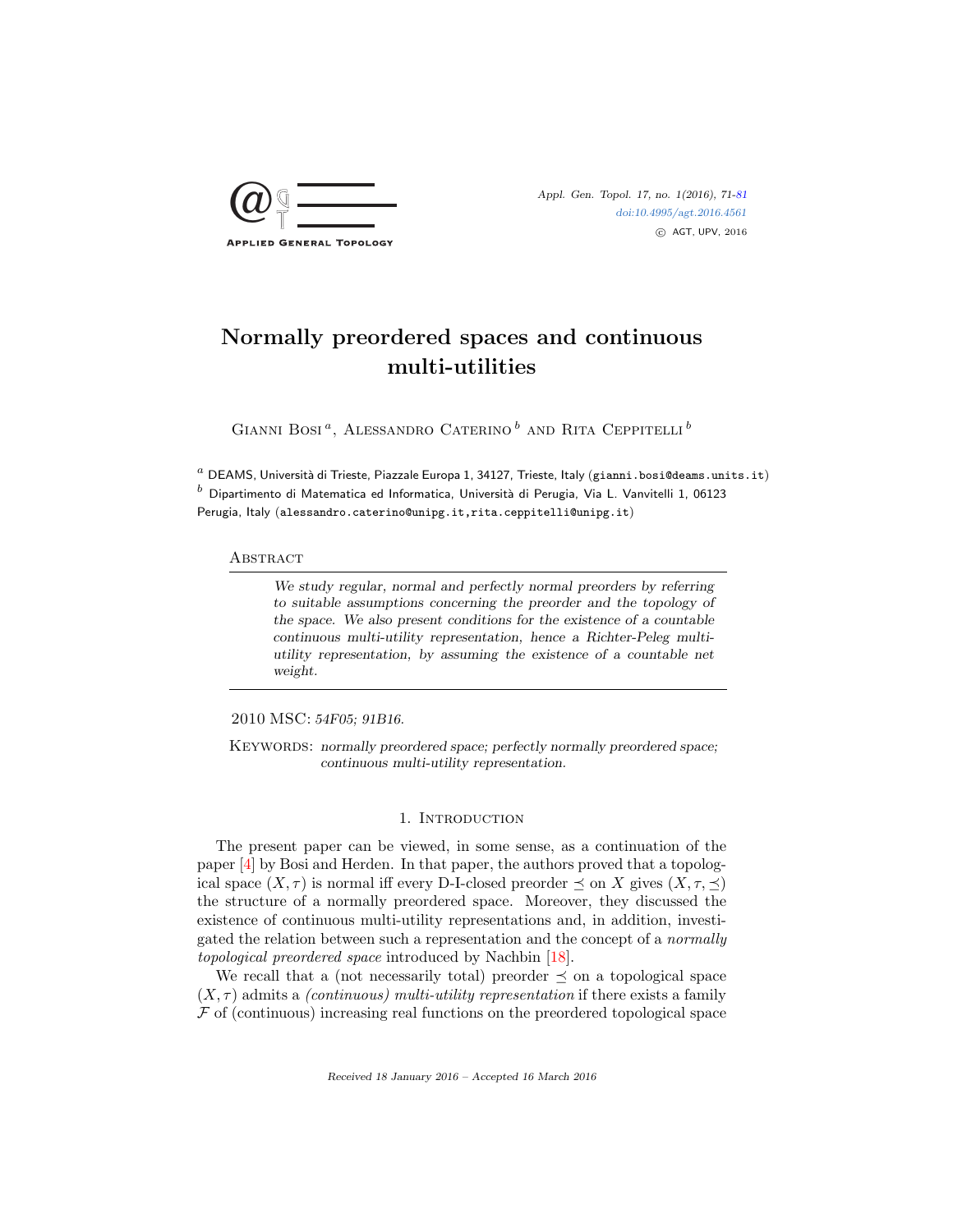$(X, \tau, \preceq)$  such that, for all  $x, y \in X$ ,  $x \preceq y$  is equivalent to  $f(x) \leq f(y)$  for all  $f \in \mathcal{F}$ . This kind of representation, whose main feature is to fully characterize the preorder, was first introduced by Levin [\[16\]](#page-10-1), who called functionally closed a preorder admitting a multi-utility representation.

The first systematic study of multi-utility representations is due to Ok [\[14\]](#page-10-2), who presented different conditions for the existence of continuous multi-utility representations. Minguzzi introduced the concept of a (continuous) Richter-Peleg multi-utility representation F of a preorder  $\preceq$ . This is a particular kind of multi-utility representation where every function  $f \in \mathcal{F}$  is a Richter-Peleg utility function for  $\preceq$  (i.e., every function  $f \in \mathcal{F}$  is order-preserving). Richter-Peleg multi-utilities have been recently studied by Alcantud et al. [\[1\]](#page-9-2), who in particular were concerned with the case of countable Richter-Peleg multi-utility representations.

Our attention is primarily focused on regular, perfectly normal and strongly normal preorders. We prove that a topological space  $(X, \tau)$  is perfectly normal [normal] iff every D-I-closed preorder  $\preceq$  on X gives  $(X, \tau, \preceq)$  the structure of a perfectly normally [strongly normally] preordered space. A similar result does not hold for regular spaces.

Moreover, we furnish conditions for the existence of a countable continuous multi-utility representation by assuming the existence of a countable net weight, in the spirit of Bosi et al.  $[3]$ . The concept of a *submetrizable space* is also profitably used in this direction.

## 2. Notations and preliminaries

Let  $\preceq$  be a preorder, i.e., a reflexive and transitive binary relation on some fixed given set X. The preorder  $\prec$  is said to be *total* if for any two elements  $x, y \in X$  either  $x \preceq y$  or  $y \preceq x$ .

Define, for every point  $x \in X$ , the sets  $d(x) := \{y \in X \mid y \preceq x\}$  and  $i(x) := \{z \in X \mid x \leq z\}.$  A subset D of X is said to be *decreasing* if  $d(x) \subset D$ for all  $x \in D$ . By duality, the concept of an *increasing* subset I of X is defined. In addition, for every subset A of X we set  $d(A) := \{y \in X \mid \exists x \in A \mid y \preceq x\}$ and  $i(A) := \{z \in X \mid \exists x \in A \mid x \leq z\},\$ i.e.,  $d(A)$  is the smallest decreasing and  $i(A)$  the smallest increasing subset of X that contains A.

 $\Delta_X = \{(x, x) \mid x \in X\}$  is the *diagonal* of X.

- If  $(X, \preceq)$  is a preordered set, then a real function u on X is said to be
	- (i) isotone (increasing) if, for every  $x, y \in X$ ,  $[x \preceq y \Rightarrow u(x) \leq u(y)]$ ,
	- (ii) order-preserving if it is increasing and, for every  $x, y \in X$ ,  $[x \prec y \Rightarrow u(x) < u(y)].$

We denote by  $\tau_{nat}$  the natural topology on the real line R. Let  $\tau$  be a topology on X. If  $\preceq$  is a preorder on X, then the triplet  $(X, \tau, \preceq)$  is referred to as a preordered topological space. For every subset A of X, we denote by  $cl(A)$  its topological closure. For every subset A of X we denote, furthermore, by  $D(A)$ the smallest closed decreasing subset of  $X$  that contains  $A$ . Analogously, we denote by  $I(A)$  the smallest closed increasing subset of X that contains A.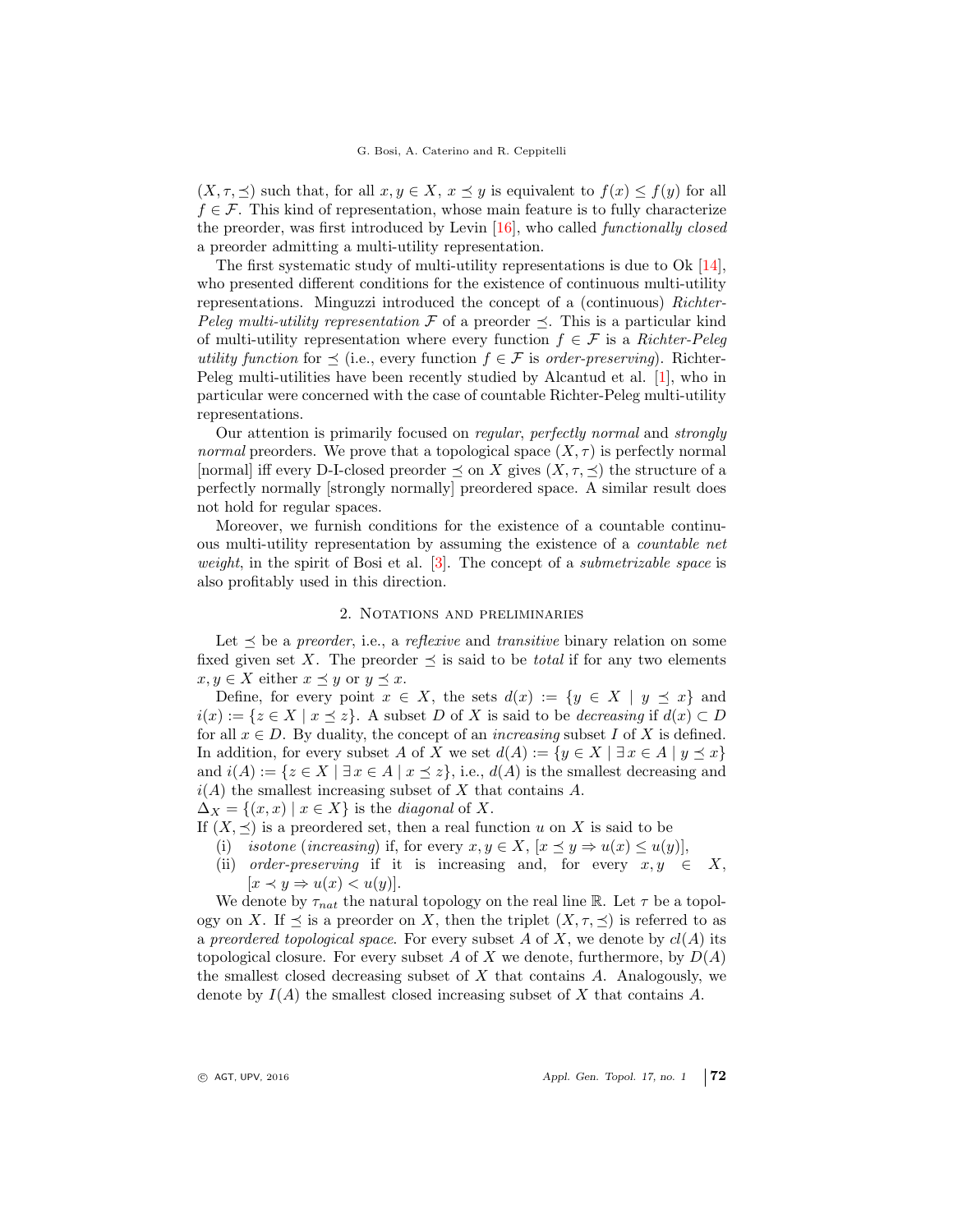Normally preordered spaces and continuous multi-utilities

A preorder  $\preceq$  on a topological space  $(X, \tau)$  is said to be

(i) closed if  $\preceq$  is closed as a subset of  $X \times X$  in the product topology  $\tau \times \tau$ ;

(ii) semi-closed if  $d(x) = d({x})$  and  $i(x) = i({x})$  are closed subsets of X for every  $x \in X$ ;

(iii) D-I-closed if for every closed subset A of X both sets  $d(A)$  and  $i(A)$ are closed subsets of X.

A preordered topological space  $(X, \tau, \preceq)$  is said to be

(i) regularly preordered if for every point  $x \in X$  and for every increasing closed set  $F \subset X$  such that  $x \notin F$  there are two disjoint open subsets U and V, decreasing and increasing respectively, such that  $x \in U$  and  $F \subset V$ . A dual property is required if  $x \notin F$  and F is decreasing.

(ii) normally preordered if for any two disjoint closed decreasing, respectively increasing, subsets  $A$  and  $B$  of  $X$ , there exist disjoint open decreasing, respectively increasing, subsets U and V of X such that  $A \subset U$  and  $B \subset V$ .

(iii) strongly normally preordered if for any two closed subsets A and B of X such that not  $(y \leq x)$  for all  $x \in A$  and all  $y \in B$  there exist disjoint open decreasing, respectively increasing, subsets U and V of X such that  $A \subset U$ and  $B \subset V$ .

(iv) perfectly normally preordered if for every  $A, B \subset X$  closed disjoint subsets of X, decreasing and increasing respectively, there is a continuous isotone function  $f: (X, \tau, \preceq) \to ([0, 1], \tau_{nat}, \leq)$  such that  $A = f^{-1}(0)$  and  $B = f^{-1}(1)$ .

Finally, we remember the following

**Definition 2.1.** A preorder  $\preceq$  on a topological space  $(X, \tau)$  is said to satisfy the *continuous multi-utility representation property* if a family  $\mathcal F$  of continuous real functions f on  $(X, \tau)$  can be chosen in such a way that  $x \preceq y$  if and only if  $f(x) \leq f(y)$  for every  $f \in \mathcal{F}$ .

3. Regularly and normally preordered topological spaces

Bosi and Herden [\[4,](#page-9-1) Theorem 4.3] proved that a space  $(X, \tau)$  is normal if and only if every D-I-closed preorder  $\preceq$  gives  $(X, \tau, \preceq)$  the structure of a normally preordered space. We now show that a similar result does not hold for regular spaces.

We note that a preordered topological space  $(X, \tau, \preceq)$  is regularly preordered if and only if for every  $x \in X$  and for every decreasing (increasing) open set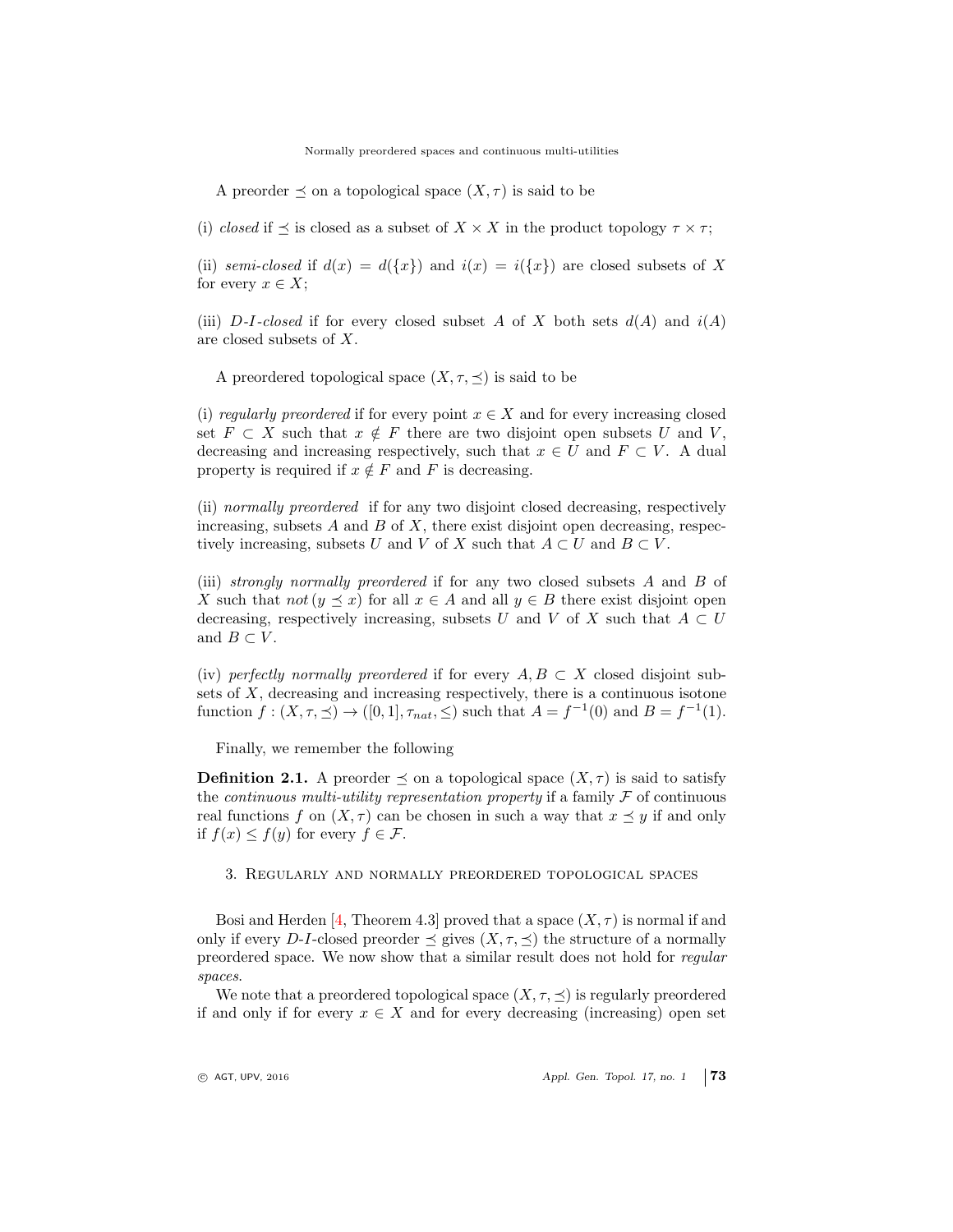$A \subset X$  with  $x \in A$  there are an open decreasing (increasing) set  $A_x$  and a closed decreasing (increasing) set  $F_x$  such that  $x \in A_x \subset F_x \subset A$ .

**Proposition 3.1.** If  $(X, \tau)$  is a regular non-normal space, then there is a D-I-closed preorder defined on X which does not give  $(X, \tau, \preceq)$  the structure of a regularly preordered space.

*Proof.* Let  $(X, \tau)$  be a regular non-normal space and let  $F, G \subset X$  be two disjoint closed sets which cannot be separated by disjoint open subsets of  $X$ . We consider on X the preorder  $\preceq = \Delta_X \cup (F \times F)$ . If  $C \subset X$  then  $d(C) = i(C) = C$ if  $C \cap F = \emptyset$ , otherwise  $d(C) = i(C) = C \cup F$ . Hence,  $\preceq$  is D-I-closed. Now, choose an element  $x \in F$  and suppose there are two open disjoint sets  $U, V \subset X$ , decreasing and increasing respectively, such that  $x \in U$  and  $G \subset V$ . Then, since every decreasing set which intersects F contains F, we would have  $F \subset U$  and  $G \subset V$ , which is a contradiction.

We recall that a preorder  $\preceq$  on a topological space  $(X, \tau)$  is said to be I*continuous* if, for every open subset A of X,  $d(A)$  and  $i(A)$  are both open. It is said to be IC-continuous if it is both I-continuous and  $D$ -I-closed (see Künzi  $[15]$ .

<span id="page-3-0"></span>**Proposition 3.2.** A space  $(X, \tau)$  is regular if and only if every IC-continuous preorder gives  $(X, \tau, \preceq)$  the structure of a regularly preordered space.

*Proof.* Let  $(X, \tau)$  be regular and let  $\preceq$  be a *IC*-continuous preorder on X. If  $x \in A$ , where A is an open decreasing subset of X, then, by regularity of X, there is an open subset  $O$  of  $X$  such that

$$
x \in O \subset cl(O) \subset A.
$$

Since A is decreasing, we have that

$$
x \in O \subset cl(O) \subset d(cl(O)) \subset A
$$

where  $d(cl(O))$  is closed (and decressing) because  $\preceq$  is D-I-closed. Finally, we have that

$$
x \in d(O) \subset d(cl(O)) \subset A,
$$

where  $d(O)$  is open and decreasing.

Similarly, if  $x \in A$  and A is an open increasing subset of X, there is an open subset  $O$  of  $X$  such that

$$
x \in i(O) \subset i(cl(O)) \subset A.
$$

Conversely, since the discrete preorder  $\preceq$  is IC-continuous, it easily follows the regularity of  $(X, \tau)$ .

The following proposition furnishes a characterization of perfectly normally preordered spaces in terms of normally preordered spaces. The following definition is needed.

 $\circ$  AGT, UPV, 2016  $\circ$  Appl. Gen. Topol. 17, no. 1 74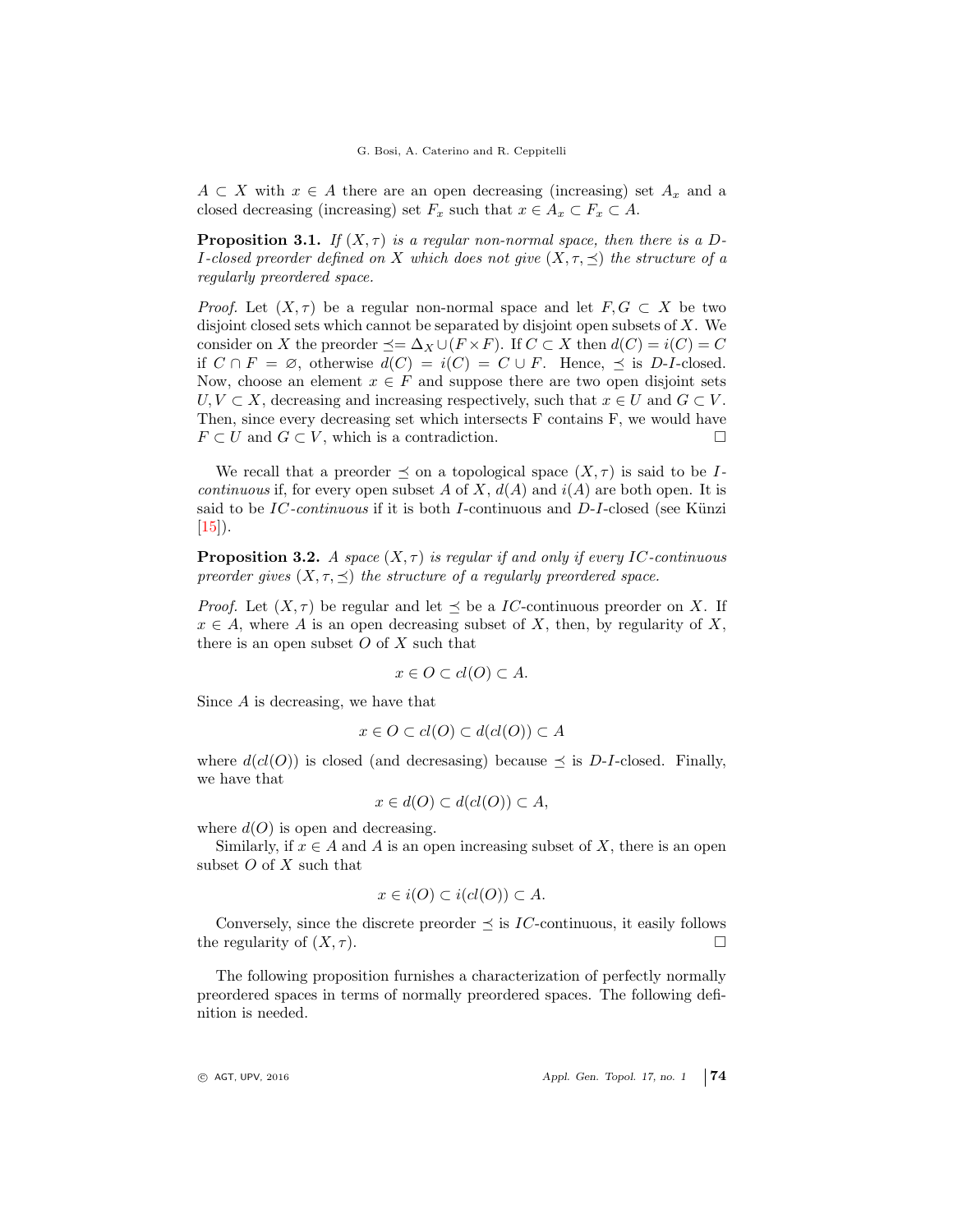**Definition 3.3.** Let  $(X, \tau, \leq)$  be a preordered topological space. Then

- (i) A decreasing (increasing) set  $F \subset X$  is said to be  $\preceq F_{\sigma}$  if it is a countable union of decreasing (increasing) closed subsets of  $X$ ;
- (ii) A decreasing (increasing) set  $G \subset X$  is said to be  $\preceq G_\delta$  if it is a countable intersection of decreasing (increasing) open subsets of X.

We note that every open decreasing (increasing) subset of X is  $\preceq$ - $F_{\sigma}$  if and only if every closed increasing (decreasing) subset of X is  $\preceq G_\delta$ .

**Proposition 3.4.** Let  $(X, \tau, \preceq)$  be a preordered topological space. Then  $(X, \tau, \preceq)$  is perfectly normally preordered if and only if  $(X, \tau, \preceq)$  is normally preordered and all closed decreasing and increasing subsets of X are  $\preceq-G_\delta$ .

*Proof.* Let  $(X, \tau, \preceq)$  be perfectly normal. Then, clearly, it is normally preordered. Now, let G be a closed decreasing subset of X and let  $f: X \to [0,1]$ be a continuous isotone function such that  $G = f^{-1}(0)$ . Then, one has

$$
G = \bigcap_{n=1}^{\infty} f^{-1} \Big[ 0, \frac{1}{n} \Big)
$$

where the sets  $f^{-1}\left[0, \frac{1}{n}\right)$  are clearly decreasing open subsets of X. Similarly, one can prove that if G is a closed increasing subset of X then it is  $\preceq G_\delta$ .

Conversely, suppose that  $A, B$  are disjoint closed subsets of  $X$ , decreasing and increasing respectively. By our assumptions, we have that  $X \setminus A =$  $\bigcup_{n=1}^{\infty} A_n$ , where every  $A_n$  is a closed increasing subset of X. Since X is normally preordered there is a continuous isotone function  $f_n: X \to [0,1]$  such that  $f_n(A) = 0$  and  $f_n(A_n) = 1$ . Then,  $f: X \to [0, 1]$  defined by

$$
f=\sum_{n=1}^\infty \frac{f_n}{2^n}:X\to [0,1]
$$

is clearly isotone, continuous because the series converges uniformly and  $A =$  $f^{-1}(0)$ . Similarly, there is a continuous isotone function  $g: X \to [0,1]$  such that  $B = g^{-1}(1)$ . Then, it is easy to construct a continuous isotone function  $h: X \to [0,1]$  such that  $A = h^{-1}(0)$  and  $B = h^{-1}(1)$  (cf., for instance, Minguzzi [\[17,](#page-10-4) Proposition 5.1]).

We recall that a topological space  $(X, \tau)$  is *perfectly normal* if and only if it is a normal topological space and every closed subset of X is a  $G_{\delta}$ -set. The previous Proposition and Theorem 4.3 in Bosi and Herden [\[4\]](#page-9-1) allow us to prove the following proposition.

**Proposition 3.5.** A space  $(X, \tau)$  is perfectly normal if and only if every D-I-closed preorder gives  $(X, \tau, \preceq)$  the structure of perfectly normally preordered space.

*Proof.* Let  $(X, \tau)$  be perfectly normal and  $\preceq$  be a D-I-closed preorder on X. From Bosi and Herden [\[4,](#page-9-1) Theorem 4.3], it follows that  $(X, \tau, \prec)$  is normally preordered. Now, suppose that  $F$  is a decreasing open subset of  $X$ . From the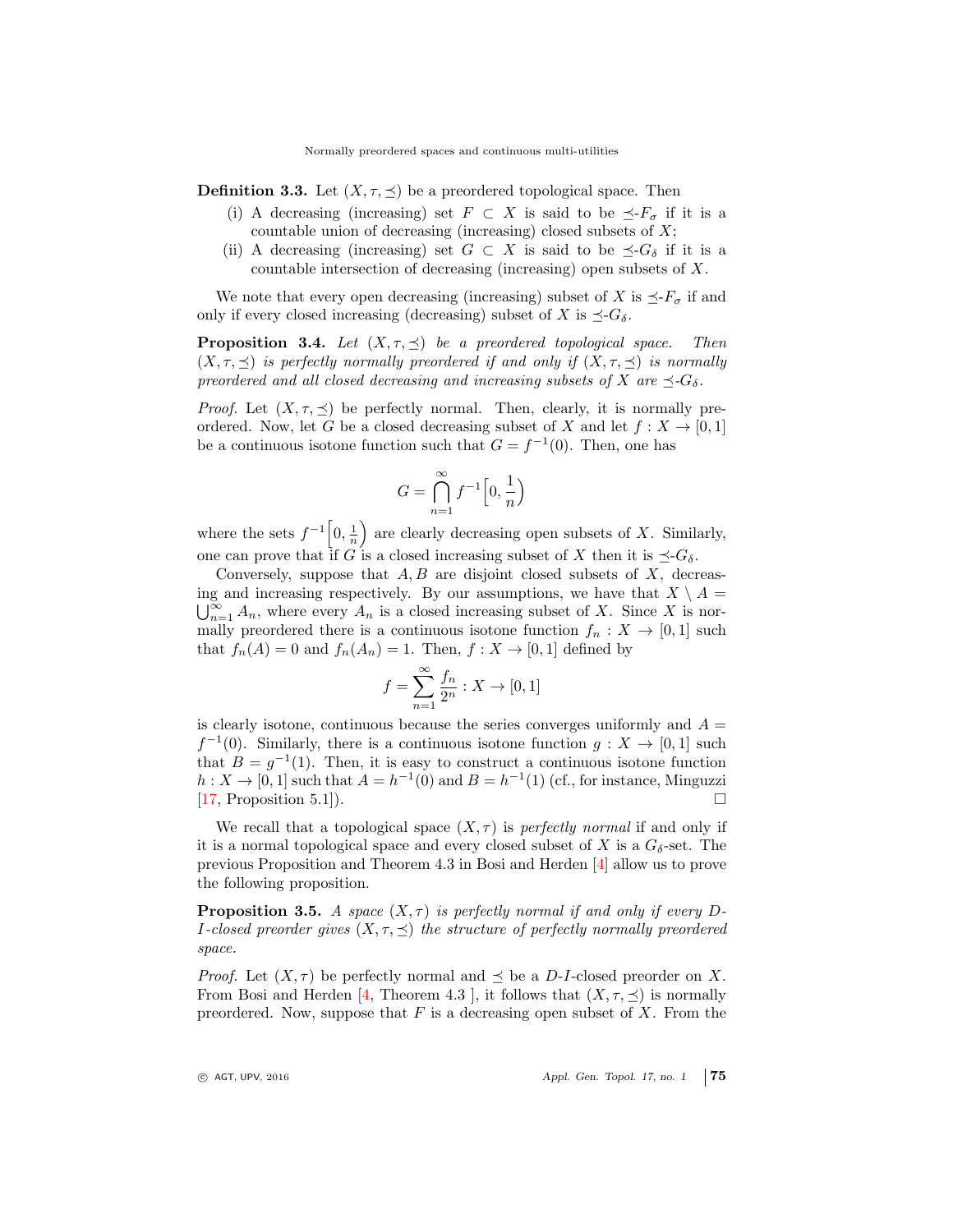perfect normality of  $(X, \tau)$ , there is a countable family  $\{C_n\}$  of closed subsets of X such that

$$
F = \bigcup_{n=1}^{+\infty} C_n.
$$

Since F is decreasing and  $\preceq$  is a D-I-closed preorder, we also have that

$$
F = \bigcup_{n=1}^{+\infty} D(C_n).
$$

It follows that every decreasing open subsets of X is  $\preceq F_{\sigma}$ . Similarly, one proves that every increasing open subsets of X is also  $\preceq F_{\sigma}$ . By the above Proposition 3.5, it follows that  $(X, \tau, \preceq)$  is perfectly normally preordered.

Conversely, since the discrete preorder  $\preceq$  is a D-I-closed preorder, it easily follows the perfect normality of  $X$ .

Minguzzi [\[17,](#page-10-4) Proposition 5.2] proved that every regularly preordered Lindelöf space  $(X, \tau, \preceq)$ , where  $\preceq$  is semi-closed, is normally preordered. It turns out that this is true even if the preorder is not semi-closed. Formally :

**Proposition 3.6.** Every regularly preordered Lindelöf space is normally preordered.

We recall that a topological space  $(X, \tau)$  is said to be *hereditarily Lindelöf* if for every collection  $\{O_i\}_{i\in I}$  of open subsets of X there exists a countable subset  $J$  of  $I$  such that  $\left| \right|$ i∈I  $O_i = \left\lfloor \ \right\rfloor$ j∈J  $O_j$ .

The following result about perfectly normally preordered spaces improves Theorem 5.3 in Minguzzi [\[17\]](#page-10-4).

**Proposition 3.7.** Every regularly preordered hereditarily Lindelöf space is perfectly normally preordered.

*Proof.* Let  $(X, \tau, \leq)$  be a regularly preordered hereditarily Lindelöf space. By the previous proposition such a space is normally preordered. It remains to prove that every open decreasing (or increasing) subset of X is  $\preceq F_{\sigma}$ . Let A be an open decreasing (increasing) subset of X and let  $x \in A$ . Since the space is regularly preordered, for every  $x \in A$  there are an open decreasing (increasing) set  $U_x$  and a closed decreasing (increasing) set  $V_x$  such that  $x \in U_x \subset V_x \subset A$ . Since the space is hereditarily Lindelöf, the open cover  $\{U_x : x \in A\}$  of A has a countable subcover  $\{U_{x_n} : n \in \mathbb{N}\}\$ . Clearly

$$
A = \bigcup_{n \in \mathbb{N}} U_{x_n} = \bigcup_{n \in \mathbb{N}} V_{x_n}
$$

and so A is  $\preceq$ -  $F_{\sigma}$ .

The next proposition follows from Theorem 4.3 and from the proof of Theorem 4.8 in Bosi and Herden [\[4\]](#page-9-1).

 $\odot$  AGT, UPV, 2016  $\qquad \qquad$  Appl. Gen. Topol. 17, no. 1 76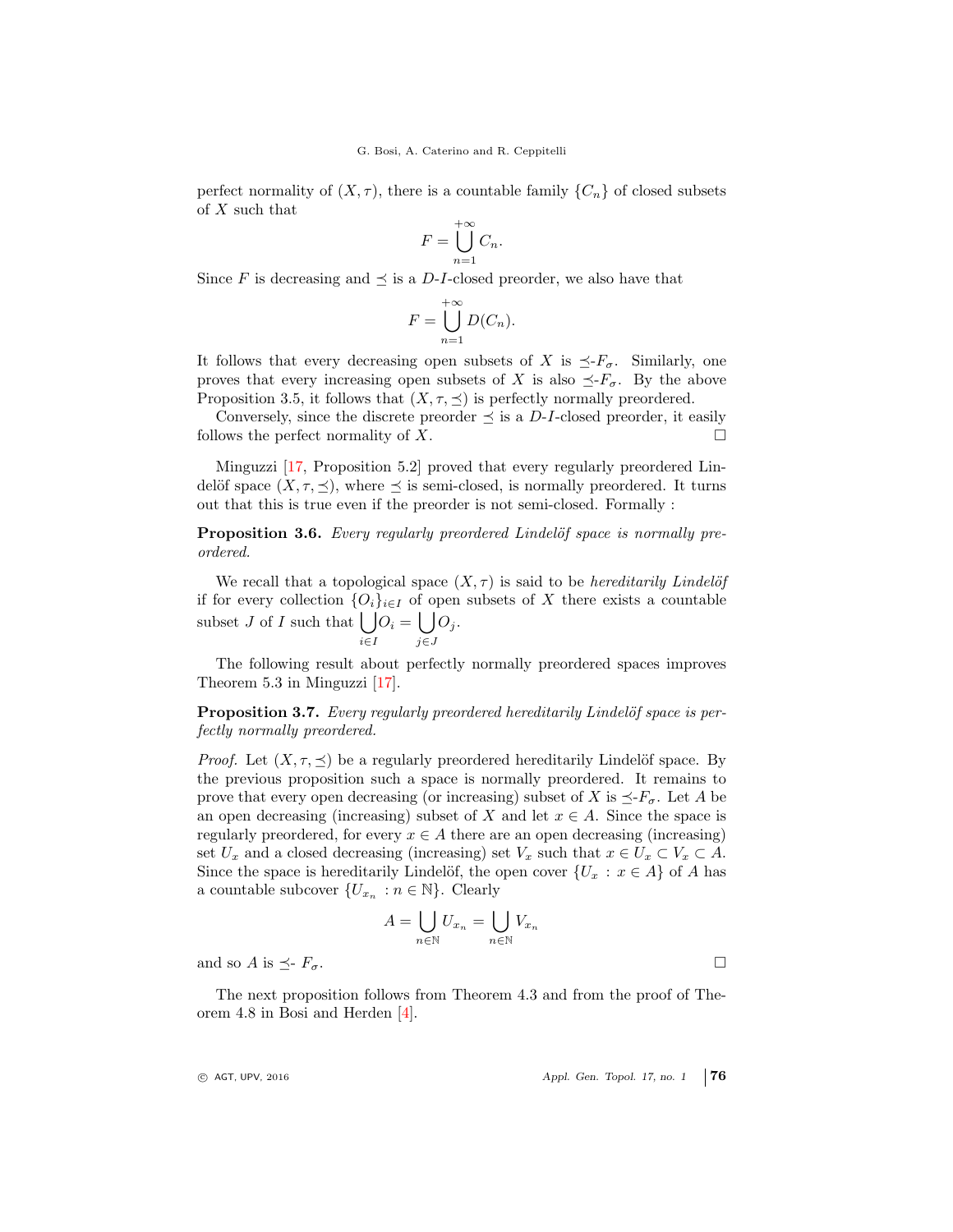Normally preordered spaces and continuous multi-utilities

**Proposition 3.8.** A topological space  $(X, \tau)$  is normal if and only if every D-Iclosed preorder  $\preceq$  on  $(X, \tau)$  gives  $(X, \tau, \preceq)$  the structure of a strongly normally preordered space.

We recall that a topological space  $(X, \tau)$  is said to be *limit point compact* if every infinite subset  $L$  of  $X$  has an accumulation point.

**Proposition 3.9.** Let  $(X, \tau)$  be a  $T_2$  limit point compact topological space. Then the following conditions are equivalent

(i)  $(X, \tau)$  is normal

(ii) every closed preorder  $\preceq$  on X gives  $(X, \tau, \preceq)$  the structure of a strongly normally preordered space.

*Proof.* Without supposing any separation axiom on  $X$ , as in Bosi and Herden [\[4,](#page-9-1) Theorem 4.8], it is possible to prove the implication  $(i) \implies (ii)$ . Conversely, if we assume (ii), then the discrete order  $\preceq$  on X, which is closed since  $(X, \tau)$  is  $T_2$ , gives  $(X, \tau, \preceq)$  the structure of a strongly normally preordered space, that is to say,  $(X, \tau)$  is normal.

We observe that there exist non-normal  $T_1$  compact spaces (hence limit point compact) that satisfies property  $(ii)$  in the above proposition. To this purpose, consider the following example.

**Example 3.10.** Let  $X$  be an infinite set endowed with the cofinite topology  $\tau_1$ , that is  $\tau_1 = \{A \subset X : |X \setminus A| < \aleph_0\} \cup \{\emptyset\}$ . It is easy to see that  $cl(\Delta_X) = X \times X$ . Hence the only closed preorder of X is  $\preceq = X \times X$ . It follows that there is no pair  $(A, B)$  of non-empty closed disjoint subsets of X such that  $\neg(x \preceq y)$  for all  $x \in A$  and  $y \in B$ . So  $(X, \tau_1, \preceq)$  is strongly normally preordered.

The compact space  $(X, \tau_1)$  is also an example of a non-normal  $T_1$  space, every closed preorder of which has a continuous multi-utility representation. Therefore, separation hypotheses stronger than  $T_1$  are needed in order to guarantee the validity of the necessary conditions of Theorem 4.8 and Theorem 4.9 in Bosi and Herden [\[4\]](#page-9-1).

Another example of a  $T_0$  but not  $T_1$  space is  $(Y, \tau_2)$ , where  $Y = \{a, b_1, b_2\}$ and  $\tau_2 = \{X, \emptyset, \{a\}, \{a, b_1\}, \{a, b_2\}\}.$ 

Now we will prove that Theorem 4.9 in  $[4]$  holds under the hypothesis  $T_3$ .

<span id="page-6-0"></span>**Proposition 3.11.** Let  $(X, \tau)$  be a  $T_3$ -space. If every closed preorder  $\preceq$  on  $(X, \tau)$  has a continuous multi-utility representation then  $(X, \tau)$  is normal.

*Proof.* First we prove that if  $\preceq$  is a D-I closed preorder then  $\preceq$  is also closed. Suppose that  $\neg [x \succeq y]$ . Then,  $x \notin i(y)$  and  $i(y)$  is a closed subset of X since  $(X, \tau)$  is  $T_1$  and  $\preceq$  is D-I closed. So, by regularity of X, there is an open set O in X such that  $x \in O \subset Cl(O) \subset X \setminus i(y)$ . Moreover, since  $\preceq$  is D-I-closed, we also get  $x \in O \subset Cl(O) = d(Cl(O)) \subset X \setminus i(y)$ . It follows that  $U = Cl(O)$ and  $V = X \setminus Cl(O)$  are disjoint neighborhoods of x and y, decreasing and increasing respectively. As known, this is equivalent to say that  $\preceq$  is closed.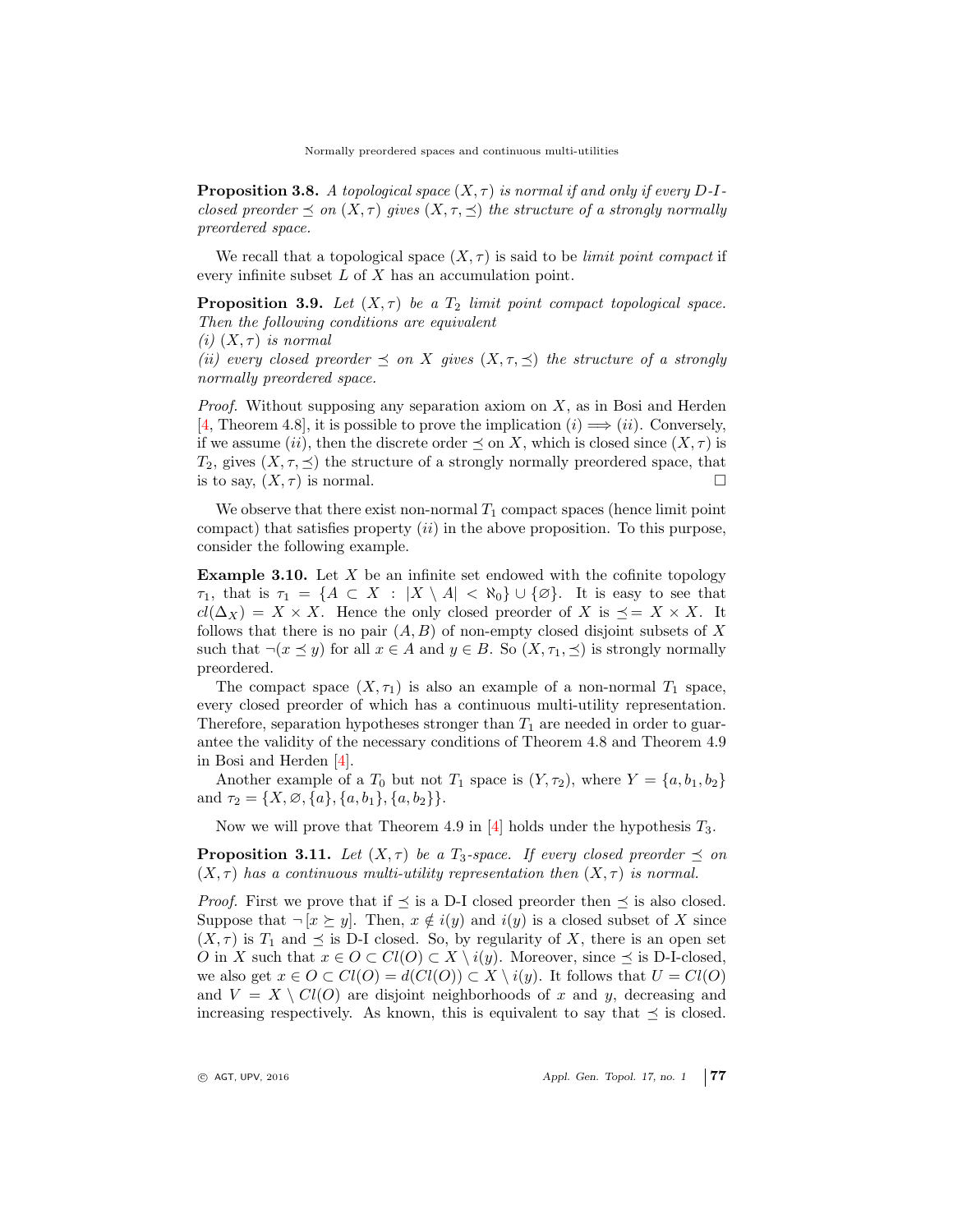#### G. Bosi, A. Caterino and R. Ceppitelli

By hypothesis, we obtain that every D-I closed preorder has a continuous multiutility representation. Finally, from Theorem 4.5  $[4]$ , that is true for  $T_1$  spaces, the thesis follows.  $\Box$ 

We note that in Proposition  $3.11$  the space X is not assumed to be limit point compact. Instead, this hypothesis allows to prove the sufficient condition of Theorem 4.9 in  $[4]$ :

<span id="page-7-0"></span>**Proposition 3.12.** Let  $(X, \tau)$  be a limit point compact space. If  $(X, \tau)$  is a normal space then every closed preorder on  $(X, \tau)$  has a continuous multi-utility representation.

In fact, if  $(X, \tau)$  is limit point compact then, as showed in the proof of Theo-rem 4.8 in [\[4\]](#page-9-1), every closed preorder  $\preceq$  on X is D-I closed. Thus, if  $\preceq$  is a closed preorder,  $(X, \tau, \prec)$  is normally preordered and, as known,  $\prec$  has a continuous multi-utility representation.

Propositions [3.11](#page-6-0) and [3.12](#page-7-0) investigate the relation between the existence of continuous multi-utility representation for closed preorders and the normality of the topological space.

# 4. Countable continuous multi-utilities

Minguzzi [\[17\]](#page-10-4) proved that, if  $(X, \tau, \preceq)$  is a second-countable regularly preordered space, where  $\preceq$  is a closed preorder, then there is a countable continuous multi-utility representation for  $\preceq$ . Actually, using the same proof, the following result holds.

**Proposition 4.1.** Let  $(X, \tau, \leq)$  be a regularly preordered space with a closed preorder. If the product topology  $\tau \times \tau$  on  $X \times X$  is hereditarily Lindelöf, then  $\prec$  has a countable continuous multi-utility representation.

A family N of subsets of a topological space  $(X, \tau)$  is called a *network* for X if every open subset of X is a union of elements of  $\mathcal N$ . The network weight (or net weight) of  $(X, \tau)$  is defined by

 $nw(X, \tau) = min\{|\mathcal{N}| : \mathcal{N}$  is a network for  $(X, \tau)\} + \aleph_0$ .

We just mention the fact that the existence of a countable net weight generalizes the concept of second countability of a topology (i.e., the existence of a countable basis). Moreover, we remember that if a topological space  $X$  has a countable netweight then  $X \times X$  is hereditarily Lindelöf.

**Corollary 4.2.** Let  $(X, \tau, \preceq)$  be a regularly preordered space with a countable net weight and assume that  $\preceq$  is a closed preorder. Then  $\preceq$  has a countable continuous multi-utility representation.

The following example shows that, even if  $(X, \tau, \preceq)$  is a regularly preordered hereditarily Lindelöf space and  $\preceq$  is a total closed preorder (hence  $(X, \tau, \preceq)$ is perfectly normally preorded), then, in general, it doesn't exist a countable continuous multi-utility representation for  $\prec$ .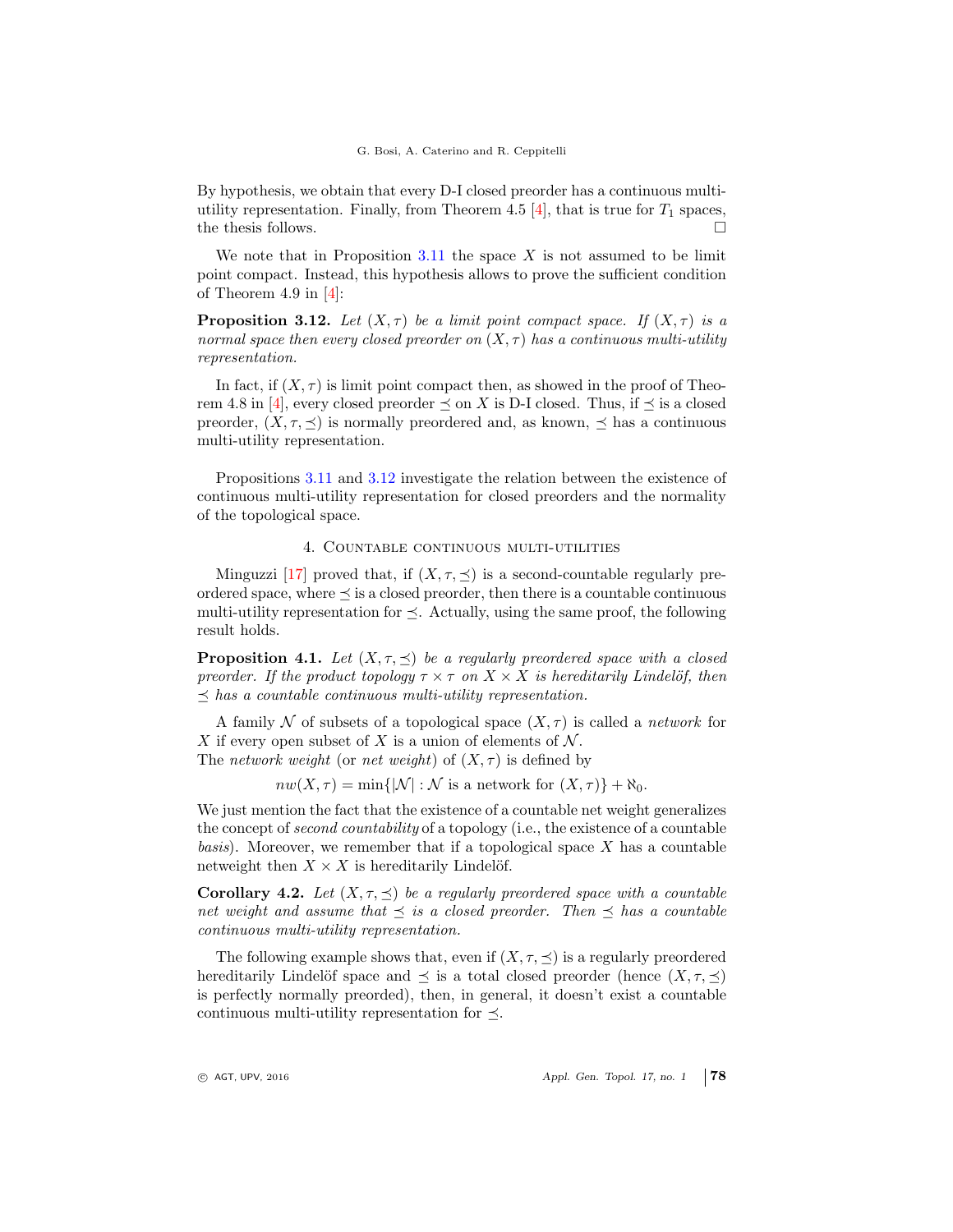**Example 4.3.** Let  $J = (-1, 1] \subset \mathbb{R}$  endowed with the Sorgenfrey topology  $\tau$ and with the preorder  $\prec$  defined by

 $x \preceq y \Leftrightarrow |x| > |y|$  or  $(|x| = |y|$  and  $x < 0$  or  $x = y \forall x, y \in (-1, 1].$ 

It is well-known that the space  $(J, \tau)$  is hereditarily Lindelöf. Moreover, it is easy to verify that  $\preceq$  is semiclosed. In fact, if  $a > 0$ , then one has

$$
d(-a) = (-1, -a] \cup (a, 1], i(-a) = [-a, a]
$$

and

$$
d(a) = (-1, -a] \cup [a, 1], \ i(a) = (-a, a].
$$

Since  $\preceq$  is total, then it is also closed. Now, we observe that the preorder  $\prec$  defined on J is neither D-I-closed nor I-continuous, and so Proposition [3.2](#page-3-0) cannot apply to prove that  $(J, \tau, \preceq)$  is regularly preordered. In fact, if  $-1 \leq -a < -b \leq 0$ , then  $i((-a, -b]) = (-a, a)$  which is open but not closed. Moreover, if  $0 \le a < b \le 1$ , then  $i((a, b]) = (-1, -a] \cup [a, 1]$  which is closed but not open.

However, it is not difficult to prove directly that  $(J, \tau, \preceq)$  is regularly preordered.

Let  $x \in J$  and suppose  $x = -a \leq 0$ . If  $A \subset J$  is an open increasing set containing x, then  $x \in i(x) \subset A$ , hence  $x \in [-a, a] \subset A$ . Since A is open and increasing, then there is  $b \in J$  with  $a < b < 1$  such that  $x \in (-b, b) \subset A$ . If  $c \in J$ , with  $a < c < b$ , then  $x \in U = (-c, c] \subset A$ , where U is closed, open and increasing. Now, suppose that  $A \subset J$  is an open decreasing set containing x. Then one has  $x \in d(x) \subset A$  and so  $x \in V = (-1, -a] \cup (a, 1] \subset A$ . Clearly, V is closed, open and increasing.

Now, let  $x \in J$  and suppose  $x = a > 0$ . If  $A \subset J$  is an open increasing set containing x, then  $x \in i(x) \subset A$ , hence  $x \in U = (-a, a] \subset A$ . As above U is closed, open and increasing. If  $A \subset J$  is an open decreasing set containing x then  $x \in d(x) \subset A$  and it follows that  $x \in V = (-1, -a] \cup [a, 1] \subset A$ . Since A is open and decreasing, then there is  $b \in J$ , with  $0 < b < a < 1$ , such that  $x \in (-1, -b) \cup (b, 1] \subset A$ . Finally, if  $c \in J$ , with  $b < c < a$ , then  $x \in U = (-1, -c] \cup (c, 1] \subset A$ , where U is closed, open and increasing.

In conclusion,  $\prec$  has a continuous multi-utility representation, since  $(J, \tau, \prec)$ is (perfectly) normally preordered and  $\preceq$  is closed. But it does not have a countable one, otherwise (see Minguzzi [\[17,](#page-10-4) Lemma 5.4]) it should also have a countable continuous multi-utility representation consisting of continuous utility functions. But this is not true (see Bosi et al. [\[3\]](#page-9-3)).

We recall that a topological space  $(X, \tau)$  is said to be *submetrizable* if there is a metric topology  $\tau'$  on X which is coarser than  $\tau$ . Moreover,  $(X, \tau)$  is hemicompact if there is a countable family  ${K_n}$  of compact subsets of X such that every compact subset of X is contained in some  $K_n$ . Finally, X is a kspace if a subset  $A \subset X$  is open if and only if  $A \cap K$  is open in K, for every compact subset  $K$  of  $X$ .

In Minguzzi [\[17\]](#page-10-4) it is proved that a  $k_{\omega}$ -space, that is a hemicompact k-space, is normally preordered with respect to every closed preorder. Caterino et al.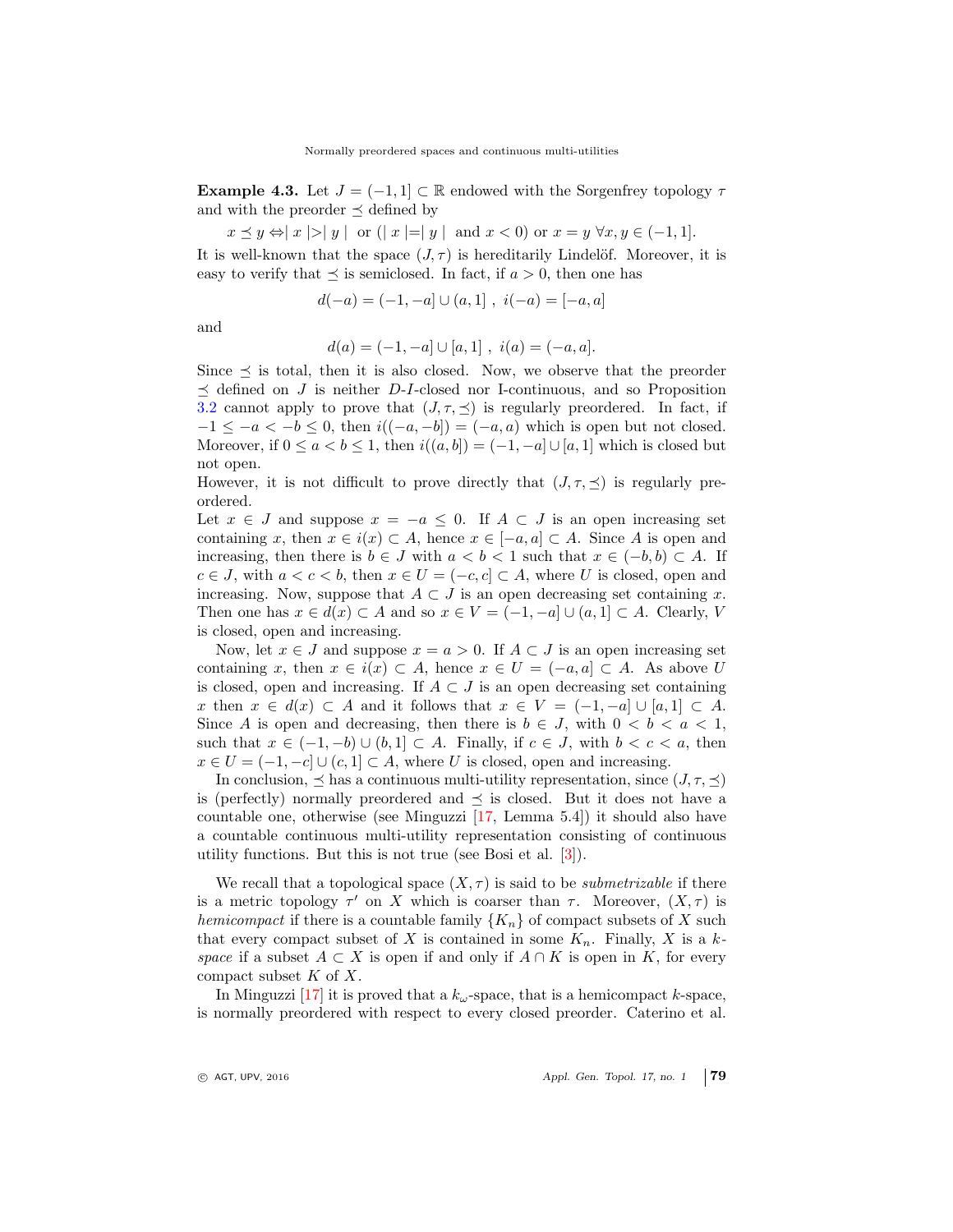#### G. Bosi, A. Caterino and R. Ceppitelli

[\[12,](#page-10-5) Theorem 3.5] showed that every closed preorder defined on a submetrizable  $k_{\omega}$ -space has a continuous utility representation. An important example of a submetrizable  $k_{\omega}$ -space is the space of the tempered distributions [\[9,](#page-10-6) [10,](#page-10-7) [11\]](#page-10-8).

A submetrizable  $k_{\omega}$ -space X is a union of a countable family of compact metrizable subspaces  $K_n$ . Since every  $K_n$  has a countable basis  $\mathcal{B}_n$ , then  $\mathcal{B} =$  $\cup_{n=1}^{\infty}$  B<sub>n</sub> is a countable network for X. Therefore, we have the following result.

**Corollary 4.4.** Let  $(X, \tau, \preceq)$  be a submetrizable  $k_{\omega}$ -space, where  $\preceq$  is a closed preorder. Then  $\preceq$  has a countable continuous multi-utility representation.

# 5. Conclusions

In this paper we have presented several results on regularly and normally preordered spaces and we have investigated the existence of continuous multiutility representations for not necessarily total preorders defined on these spaces. Different topological conditions are considered to this aim, which can be thought of as interesting in mathematical economics, such as submetrizability or the existence of a countable net weight, as well as suitable "continuity conditions" of the preorder, such as the assumption according to which the preorder is closed.

In the last section of this paper, we have proved some sufficient conditions that guarantee the existence of a countable continuous multi-utility representation for every closed preorder. We hope that in the future we shall be able to characterize the preordered spaces in which every closed preorder has a countable continuous multi-utility representation. We note that Theorem 3.4 in [\[5\]](#page-9-4) represents a result of this type with respect to the existence of continuous multi-utility representations of every closed preorder.

ACKNOWLEDGEMENTS. This research was carried out within the Gruppo Nazionale per l'Analisi Matematica, la Probabilit`a e le loro Applicazioni, Istituto Nazionale di Alta Matematica (Italy).

### <span id="page-9-0"></span>**REFERENCES**

- <span id="page-9-2"></span>[1] J. C. R. Alcantud, G. Bosi and M. Zuanon, Richter-Peleg multi-utility representations of preorders, Theory and Decision 80 (2016), 443–450.
- [2] J. C. R. Alcantud, G. Bosi, M. J. Campión, J. C. Candeal, E. Induráin and C. Rodríguez-Palmero, Continuous utility functions through scales, Theory and Decision 64 (2008), 479–494.
- <span id="page-9-3"></span>[3] G. Bosi, A. Caterino and R. Ceppitelli, Existence of continuous utility functions for arbitrary binary relations: some sufficient conditions, Tatra Mountains Math. Publ. 46 (2010), 15–27.
- <span id="page-9-1"></span>[4] G. Bosi and G. Herden, Continuous multi-utility representations of preorders, Journal of Mathematical Economics 48 (2012), 212–218.
- <span id="page-9-4"></span>[5] G. Bosi and G. Herden, On continuous multi-utility representations of semi-closed and closed preorders, Mathematical Social Sciences 79 (2016), 20–29.